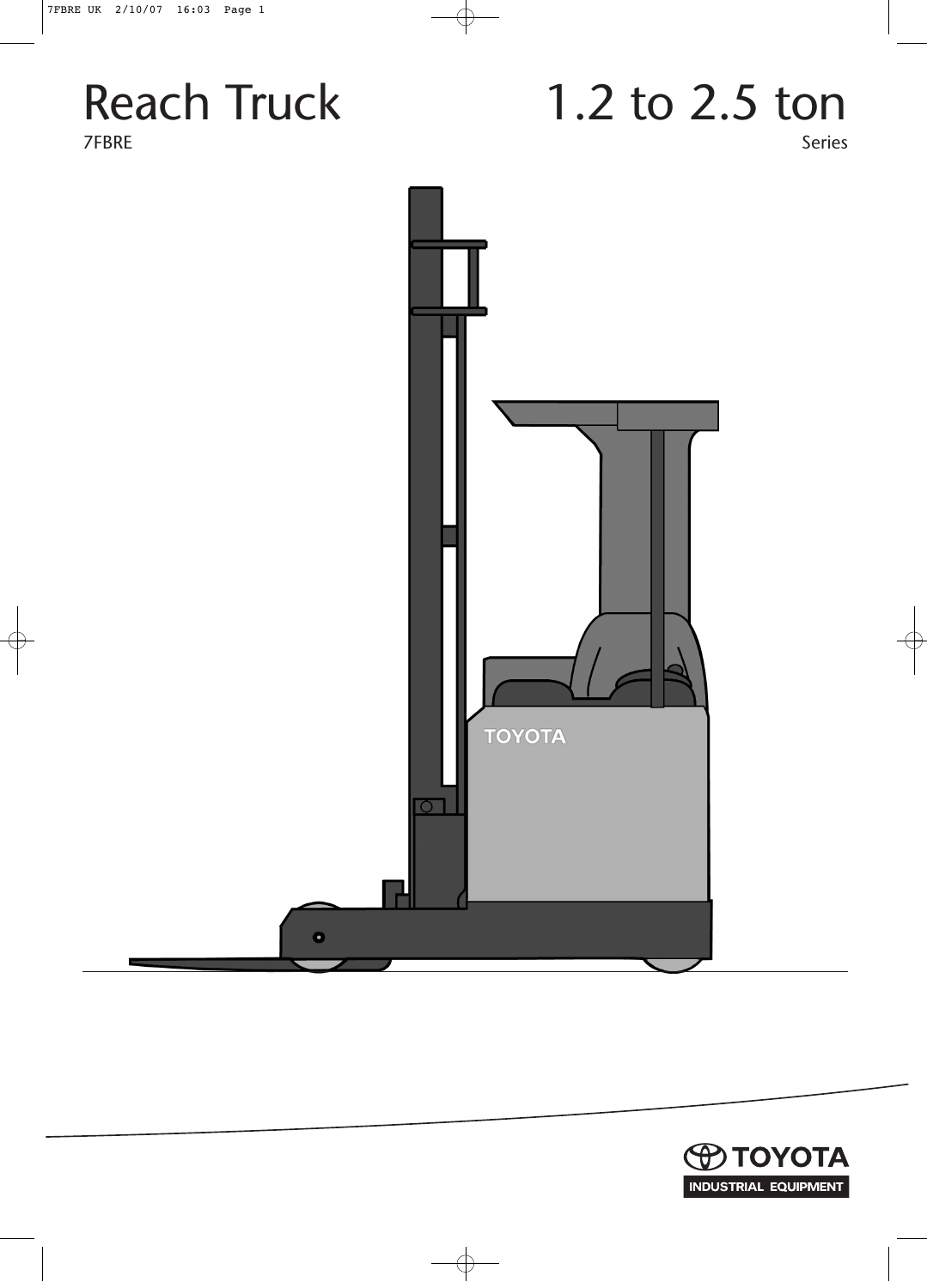|                 | 1.1  | Manufacturer                                   |                 |             | <b>TOYOTA</b>          |  |
|-----------------|------|------------------------------------------------|-----------------|-------------|------------------------|--|
|                 | 1.2  | Model                                          |                 |             | 7FBRE12N               |  |
|                 | 1.3  | Power                                          |                 |             | battery                |  |
|                 | 1.4  | Operator Type                                  |                 |             | seated                 |  |
| Characteristics | 1.5  | Load capacity/rated load                       | Q               | kg          | 1200                   |  |
|                 | 1.6  | Load centre                                    | $\mathbb C$     | mm          | 600                    |  |
|                 | 1.8  | Load distance                                  | $\mathsf X$     | mm          | 4491                   |  |
|                 | 1.9  | Wheelbase                                      | y               | mm          | 1434                   |  |
|                 | 2.1  | Truck weight                                   |                 | kg          | $2468^{2}$             |  |
| Weight          | 2.2  | Axle loading, laden front/rear                 |                 | kg          | 1340/3330              |  |
|                 | 2.3  | Axle loading, unladen front/rear               |                 | kg          | 1630/1430              |  |
|                 | 3.1  | Tyres, front/rear: polyurethane (PE)           |                 |             | PE                     |  |
|                 | 3.2  | Tyre size - front                              |                 | mm          | Ø310x120               |  |
| chassis         | 3.3  | Tyre size - rear                               |                 | mm          | Ø285x85                |  |
|                 | 3.5  | Wheels - number front/rear $(x =$ drive wheel) |                 |             | 1x/2                   |  |
| Wheels,         | 3.6  | Tread width - front                            | $b_{10}$        | mm          | $\mathbb O$            |  |
|                 | 3.7  | Tread width - rear                             | $b_{11}$        | mm          | $948^{3}$              |  |
|                 | 4.1  | Tilt of mast, backward/forward                 |                 | deg         | $+2/-0.5$              |  |
|                 | 4.2  | Height, mast lowered                           | $h_1$           | mm          | 2147                   |  |
|                 | 4.3  | Free lift                                      | h <sub>2</sub>  | mm          | 1674                   |  |
|                 | 4.4  | Lift height                                    | $h_3$           | mm          | 4800                   |  |
|                 | 4.5  | Height, mast extended                          | $h_4$           | mm          | 5304                   |  |
|                 | 4.7  | Height of overheadguard                        | $\mathsf{h}_6$  | mm          | 2166                   |  |
|                 | 4.10 | Height of wheel arms                           | $h_8$           | mm          | 262                    |  |
|                 | 4.19 | Overall length                                 | $\mathsf{I}_1$  | mm          | 2332                   |  |
|                 | 4.20 | Length to front face of forks                  | $\mathsf{I}_2$  | mm          | 1182                   |  |
| Dimensions      | 4.21 | Chassis width                                  | b <sub>1</sub>  | mm          | 1120                   |  |
|                 | 4.22 | Fork dimensions                                | s/e/l           | mm          | 40/100/11504           |  |
|                 | 4.23 | Fork carriage DIN 15173, class/type A,B        |                 |             | 2A                     |  |
|                 | 4.24 | Fork carriage width                            | $b_3$           | mm          | 950                    |  |
|                 | 4.25 | Overall width across forks, min-max            | b <sub>5</sub>  | mm          | 250-7205               |  |
|                 | 4.26 | Distance between support arms                  | $b_4$           | mm          | 880                    |  |
|                 | 4.28 | Reach distance                                 | $I_4$           | mm          | 584                    |  |
|                 | 4.31 | Ground clearance, laden, below mast            | m <sub>1</sub>  | mm          | 701)                   |  |
|                 | 4.33 | Aisle width for pallets 1000x1200 wide*        | A <sub>st</sub> | mm          | 26641)                 |  |
|                 | 4.34 | Aisle width for pallets 800x1200 long*         | A <sub>st</sub> | mm          | 27001)                 |  |
|                 | 4.35 | Turning radius                                 | $W_{a}$         | mm          | 1649                   |  |
|                 | 4.37 | Length across wheel arms                       | $\mathsf{I}_7$  | mm          | 1808                   |  |
|                 | 5.1  | Travel speed laden/unladen                     |                 | km/h        | 10.1/11.2              |  |
|                 | 5.2  | Lift speed laden/unladen                       |                 | m/s         | 0.29/0.42              |  |
|                 | 5.3  | Lowering speed laden/unladen                   |                 | m/s         | 0.47/0.47              |  |
| formance        | 5.4  | Reaching speed, laden/unladen                  |                 | m/s         | 0.10/0.10              |  |
| 혼               | 5.7  | Gradeability laden/unladen                     |                 | $\%$        | 10/15                  |  |
|                 | 5.9  | Acceleration time (0-9 m), laden/unladen       |                 | $\mathbb S$ | 5.2/4.6                |  |
|                 | 5.10 | Service brake                                  |                 |             | electrical             |  |
|                 | 6.1  | Drive motor rating S2 60min                    |                 | kW          | 7.5                    |  |
| Motor           | 6.2  | Lift motor rating S3 20%                       |                 | kW          | 7.4                    |  |
|                 | 6.4  | Battery voltage/nominal capacity               |                 | V/Ah        | 48/310                 |  |
|                 | 6.5  | Battery weight                                 |                 | kg          | 553                    |  |
| Others          | 8.1  | Drive control                                  |                 |             | <b>TOYOTA Proreach</b> |  |
|                 | 8.4  | Sound level at driver's ear                    |                 | dB(A)       | 67                     |  |

\* aisle width calculation based on VDI 2198

<sup>1)</sup> based on triplex mast

<sup>2)</sup> for  $h_3 = 4800$  mm and battery weight = 553 kg

<sup>3)</sup> for  $b_4 = 880$  mm

4) other fork lengths available: standard: 1000 mm; non-standard: 600-1600mm

 $^{5)}$  with sideshift: 250-600mm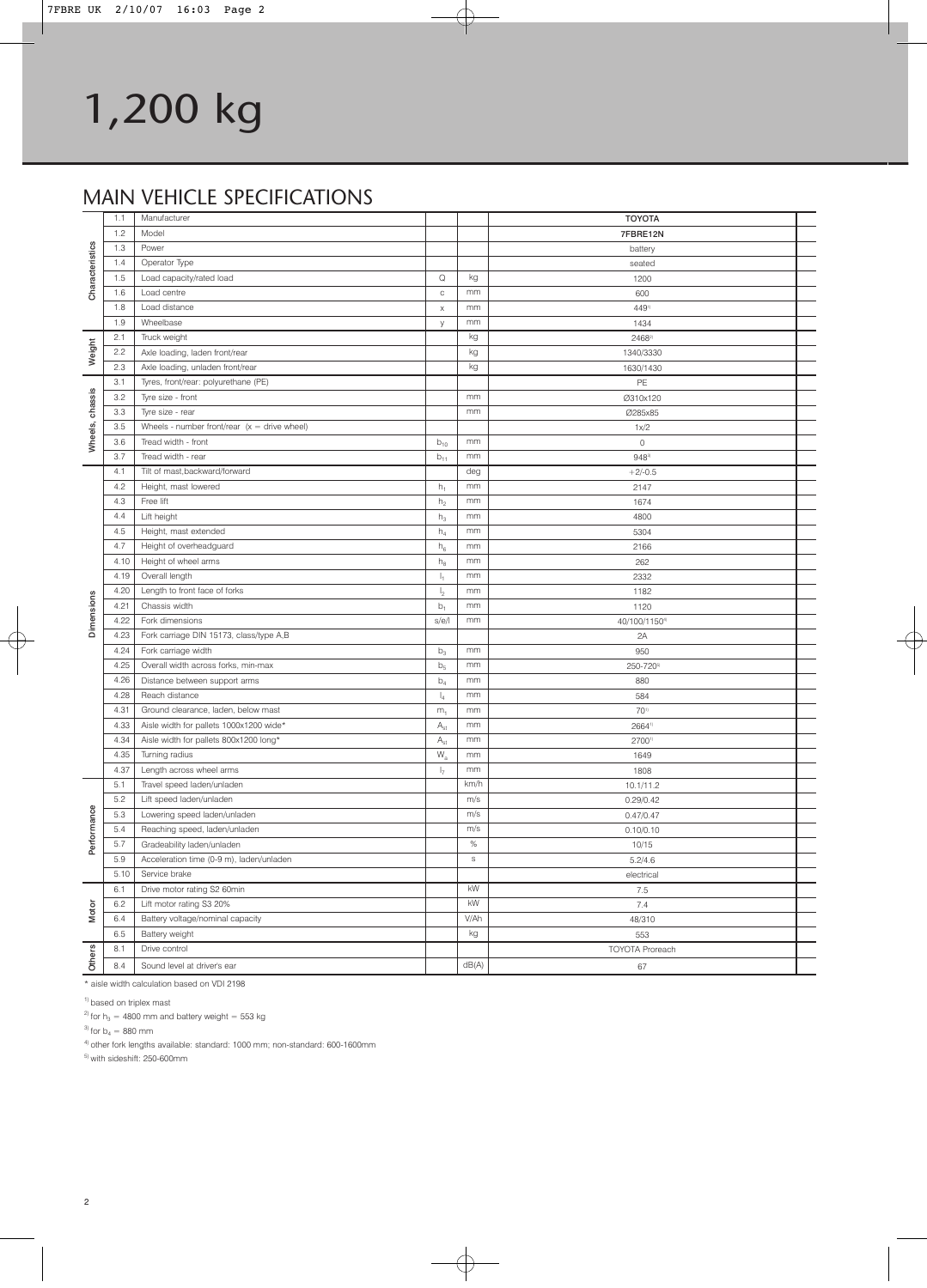### 7FBRE12N

#### DIMENSIONAL DRAWINGS



#### MAST SPECIFICATIONS & RATED CAPACITIES

| Mast type           | Max fork       | Overall height |                                  | Free lift                |              | Load capacity at 600mm LC |              |
|---------------------|----------------|----------------|----------------------------------|--------------------------|--------------|---------------------------|--------------|
|                     | height         |                | Lowered height   Extended height |                          |              | $b_4$ = 880mm             |              |
|                     | h <sub>3</sub> | $h_1$          | $h_4$                            | h <sub>2</sub>           | 7FBRE12N (1) | 7FBRE12N (2)              | 7FBRE12N (3) |
|                     | mm             | mm             | mm                               | mm                       | kg           | kg                        | kg           |
| Duplex Tele         | 3350           | 2194           | 3849                             | $\overline{\phantom{a}}$ | 1200         | 1200                      | 1200         |
|                     | 3750           | 2404           | 4259                             | $\overline{\phantom{a}}$ | 1175         | 1200                      | 1200         |
|                     | 4150           | 2604           | 4659                             | ٠                        | 1125         | 1150                      | 1200         |
| Duplex Hilo         | 3350           | 2194           | 3849                             | 1725                     | 1200         | 1200                      | 1200         |
|                     | 3750           | 2404           | 4259                             | 1925                     | 1175         | 1200                      | 1200         |
|                     | 4150           | 2604           | 4659                             | 2125                     | 1125         | 1150                      | 1200         |
| <b>Triplex Hilo</b> | 4150           | 1930           | 4654                             | 1457                     | 1125         | 1150                      | 1200         |
|                     | 4500           | 2047           | 5004                             | 1574                     | 1075         | 1100                      | 1200         |
|                     | 4800           | 2147           | 5304                             | 1674                     | 1025         | 1050                      | 1125         |
|                     | 5400           | 2347           | 5904                             | 1874                     | 800          | 900                       | 1000         |
|                     | 6000           | 2647           | 6504                             | 2174                     | 500          | 600                       | 700          |

#### BATTERY COMPARTMENT

#### LIFT OUT/ROLL OUT BATTERY COMPARTMENT

|      | <b>Dimensions</b>                           |                 |      | 7FBRE12N     |                |                     |  |  |  |
|------|---------------------------------------------|-----------------|------|--------------|----------------|---------------------|--|--|--|
|      |                                             |                 |      |              | $\overline{2}$ | 3                   |  |  |  |
| 1.9  | Load distance                               | $\times$        |      |              |                |                     |  |  |  |
|      | without sideshift                           |                 | mm   | 4491)        | $384^{11}$     | $294$ <sup>1)</sup> |  |  |  |
|      | with sideshift                              |                 | mm   | 394          | 329            | 239                 |  |  |  |
|      | with roller bed, incl. Sideshift            |                 | mm   | 369          | 304            | 214                 |  |  |  |
| 4.20 | Length to face of forks                     | ا وا            |      |              |                |                     |  |  |  |
|      | without sideshift                           |                 | mm   | 1182         | 1247           | 1337                |  |  |  |
|      | with sideshift                              |                 | mm   | 1237         | 1302           | 1392                |  |  |  |
| 4.33 | Aisle width for pallets 1000x1200 wide      | $A_{st}$        |      |              |                |                     |  |  |  |
|      | without sideshift                           |                 | mm   | 2664         | 2709           | 2776                |  |  |  |
|      | with sideshift                              |                 | mm   | 2702         | 2749           | 2818                |  |  |  |
|      | with roller bed, incl. Sideshift            |                 | mm   | 2720         | 2768           | 2838                |  |  |  |
| 4.34 | Aisle width for pallets 800x1200 long       | A <sub>st</sub> |      |              |                |                     |  |  |  |
|      | without sideshift                           |                 | mm   | 2700         | 2758           | 2839                |  |  |  |
|      | with sideshift                              |                 | mm   | 2749         | 2807           | 2890                |  |  |  |
|      | with roller bed, incl. Sideshift            |                 | mm   | 2771         | 2830           | 2913                |  |  |  |
| 6.4  | Battery voltage / battery capacity, min-max |                 | V/Ah | 48 / 300-310 | 48 / 360-465   | 48 / 480-620        |  |  |  |
| 6.5  | Battery weight, min-max                     |                 | kg   | 510-553      | 610-740        | 780-955             |  |  |  |

<sup>1)</sup> based on triplex mast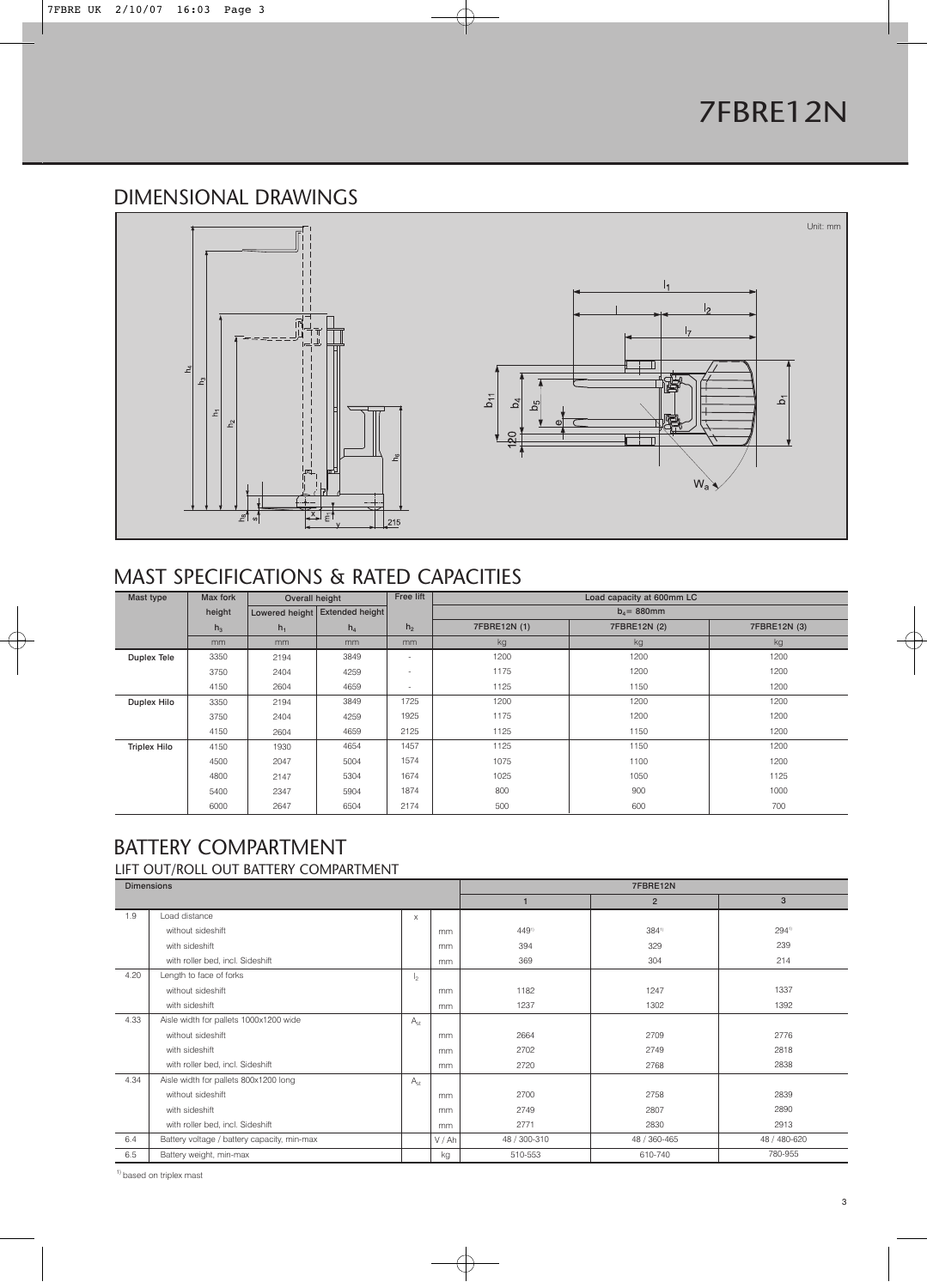## 1,400 - 1,600 kg

#### MAIN VEHICLE SPECIFICATIONS

|                 | 1.1         | Manufacturer                                       |                 |             | <b>TOYOTA</b>          | <b>TOYOTA</b>             |  |
|-----------------|-------------|----------------------------------------------------|-----------------|-------------|------------------------|---------------------------|--|
|                 | 1.2         | Model                                              |                 |             | 7FBRE14N               | 7FBRE16N                  |  |
| Characteristics | 1.3         | Power                                              |                 |             | battery                | battery                   |  |
|                 | 1.4         | Operator Type                                      |                 |             | seated                 | seated                    |  |
|                 | 1.5         | Load capacity/rated load                           | Q               | kg          | 1400                   | 1600                      |  |
|                 | 1.6         | Load centre                                        | $\mathbb C$     | mm          | 600                    | 600                       |  |
|                 | 1.8         | Load distance                                      | X               | mm          | 418                    | 400                       |  |
|                 | 1.9         | Wheelbase                                          | У               | mm          | 1434                   | 1434                      |  |
|                 | 2.1         | Truck weight                                       |                 | kg          | 25931                  | $2627$ <sup>1)</sup>      |  |
| Weight          | 2.2         | Axle loading, laden front/rear                     |                 | kg          | 1300/3930              | 1580/4685                 |  |
|                 | 2.3         | Axle loadings unladen front/rear                   |                 | kg          | 1690/1640              | 2003/2118                 |  |
|                 | 3.1         | Tyres, front/rear: polyurethane (PE)               |                 |             | PE                     | PE                        |  |
| chassis         | 3.2         | Tyre size - front                                  |                 | mm          | Ø310x120               | Ø310x120                  |  |
|                 | 3.3         | Tyre size - rear                                   |                 | mm          | Ø285x85                | Ø285x85                   |  |
| Wheels,         | 3.5         | Wheels - number front/rear $(x =$ drive wheel)     |                 |             | 1x/2                   | 1x/2                      |  |
|                 | 3.6         | Tread width - front                                | $b_{10}$        | mm          | $\mathbb O$            | 0                         |  |
|                 | 3.7         | Tread width - rear                                 | $b_{11}$        | mm          | $948^{2}$              | $948^2$                   |  |
|                 | 4.1         | Tilt of fork carriage, up/down                     |                 | deg         | $+4/-2$                | $+4/-2$                   |  |
|                 | 4.2         | Height, mast lowered                               | $h_1$           | mm          | 2390                   | 2490                      |  |
|                 | 4.3         | Free lift                                          | h <sub>2</sub>  | mm          | 1749                   | 1849                      |  |
|                 | 4.4         | Lift height                                        | $\mathsf{h}_3$  | mm          | 5400                   | 5700                      |  |
|                 | 4.5         | Height, mast extended                              | $h_4$           | mm          | 6040                   | 6340                      |  |
|                 | 4.7         | Height of overheadguard                            | $h_6$           | mm          | 2166                   | 2166                      |  |
|                 | 4.10        | Height of wheel arms                               | $h_8$           | mm          | 262                    | 262                       |  |
|                 | 4.19        | Overall length                                     | $\mathsf{I}_1$  | mm          | 2381                   | 2399                      |  |
|                 | 4.20        | Length to front face of forks                      | $\mathsf{I}_2$  | mm          | 1231                   | 1249                      |  |
| Dimensions      | 4.21        | Chassis width                                      | b <sub>1</sub>  | mm          | 1120                   | 1120                      |  |
|                 | 4.22        | Fork dimensions                                    | s/e/l           | mm          | 40/100/11503           | 40/100/1150 <sup>3)</sup> |  |
|                 | 4.23        | Fork carriage DIN 15173, class/type A,B            |                 |             | 2A                     | 2A                        |  |
|                 | 4.24        | Fork carriage width                                | $b_3$           | mm          | 870                    | 870                       |  |
|                 | 4.25        | Overall width across forks, min-max                | b <sub>5</sub>  | mm          | 250-7204               | 250-7204                  |  |
|                 | 4.26        | Distance between support arms                      | $b_4$           | mm          | 880                    | 880                       |  |
|                 | 4.28        | Reach distance                                     | $I_4$           | mm          | 584                    | 584                       |  |
|                 | 4.31        | Ground clearance, laden, below mast                | m <sub>1</sub>  | mm          | 70                     | 70                        |  |
|                 | 4.33        | Aisle width for pallets 1000x1200 wide*            | A <sub>st</sub> | mm          | 2685                   | 2698                      |  |
|                 | 4.34        | Aisle width for pallets 800x1200 long*             | A <sub>st</sub> | mm          | 2727                   | 2743                      |  |
|                 | 4.35        | Turning radius                                     | $W_{a}$         | mm          | 1649                   | 1649                      |  |
|                 | 4.37        | Length across wheel arms                           | $\mathsf{I}_7$  | mm          | 1808                   | 1808                      |  |
|                 | 5.1         | Travel speed laden/unladen                         |                 | km/h        | 10.1/11.2              | 10/11.2                   |  |
|                 | 5.2         | Lift speed laden/unladen                           |                 | m/s         | 0.27/0.42              | 0.25/0.42                 |  |
| Performance     | 5.3         | Lowering speed laden/unladen                       |                 | m/s         | 0.50/0.44              | 0.50/0.44                 |  |
|                 | 5.4         | Reaching speed, laden/unladen                      |                 | m/s         | 0.10/0.10              | 0.10/0.10                 |  |
|                 | 5.7         | Gradeability laden/unladen                         |                 | $\%$        | 10/15                  | 10/15                     |  |
|                 | 5.9<br>5.10 | Acceleration time (0-9 m), laden/unladen           |                 | $\mathbb S$ | 5.2/4.6                | 5.2/4.6                   |  |
|                 |             | Service brake<br>Drive motor rating S2 60min       |                 | kW          | electrical             | electrical                |  |
|                 | 6.1<br>6.2  |                                                    |                 | kW          | 7.5                    | 7.5                       |  |
| Motor           | 6.4         | Lift motor rating S3 20%                           |                 | V/Ah        | 7.4                    | 7.4                       |  |
|                 | 6.5         | Battery voltage/nominal capacity<br>Battery weight |                 | kg          | 48/310<br>553          | 48/310<br>553             |  |
|                 | 8.1         | Drive control                                      |                 |             | <b>TOYOTA Proreach</b> | <b>TOYOTA Proreach</b>    |  |
| <b>Others</b>   |             |                                                    |                 |             |                        | 67                        |  |
|                 | 8.4         | Sound level at driver's ear                        |                 | dB(A)       | 67                     |                           |  |

\* aisle width calculation based on VDI 2198

<sup>1)</sup> 7FBRE14N: for h<sub>3</sub> = 5400 mm and battery weight = 553 kg; 7FBRE16N: for h<sub>3</sub> = 5700 mm and battery weight = 553 kg

<sup>2)</sup> for  $b_4 = 880$  mm

 $^{3)}$  other fork lenghts available: standard:  $1000$  mm; non-standard:  $600-1600$ mm

4) with sideshift: 250-600 mm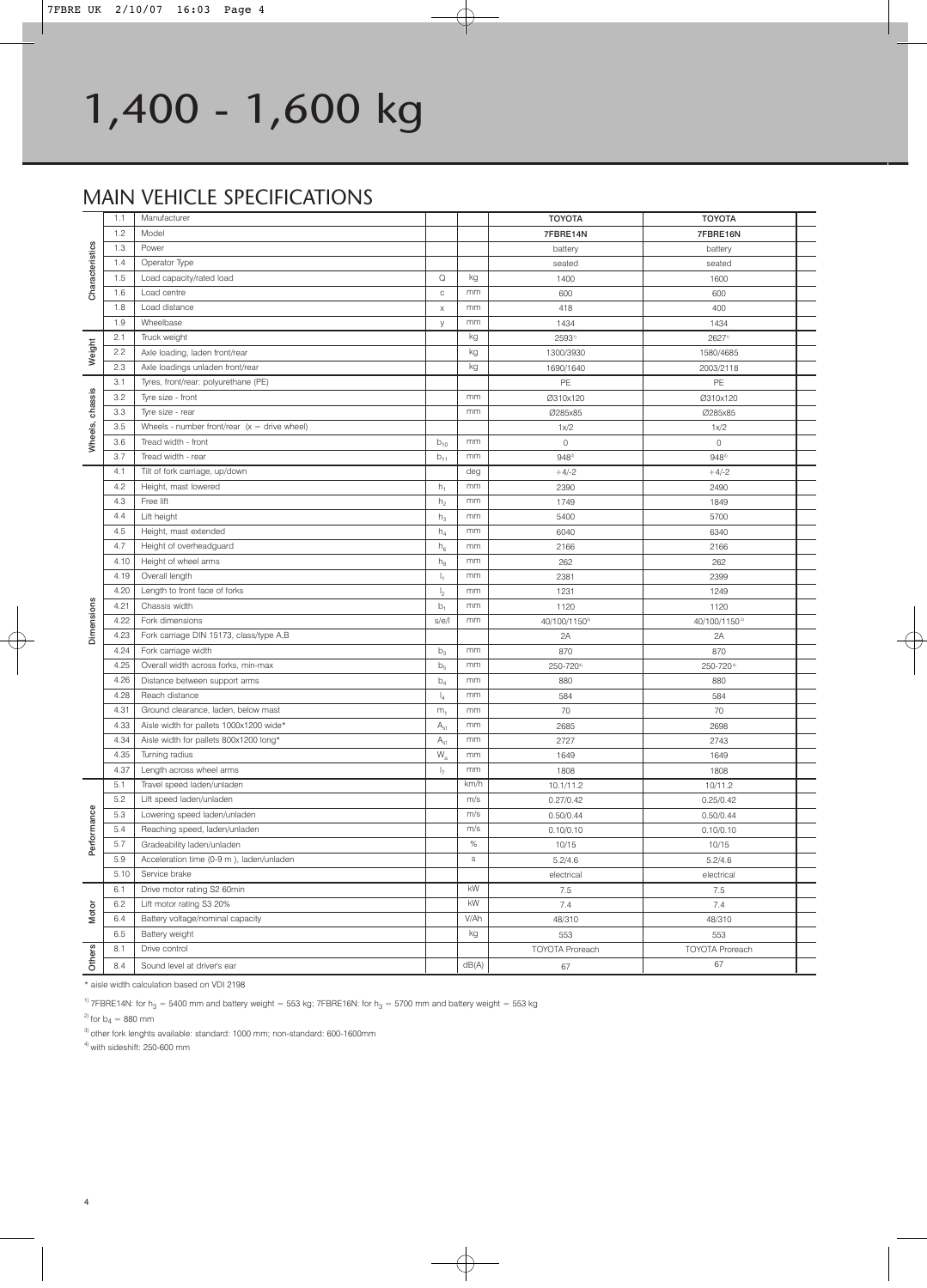

#### MAST SPECIFICATIONS & RATED CAPACITIES

| Mast type           | Max fork | Overall height |                                  | Free lift      | Load capacity at 600mm LC |                          |                          |              |              |              |  |
|---------------------|----------|----------------|----------------------------------|----------------|---------------------------|--------------------------|--------------------------|--------------|--------------|--------------|--|
|                     | height   |                | Lowered height   Extended height |                |                           | $b_4$ = 880mm            |                          |              |              |              |  |
|                     | $h_3$    | $h_1$          | $h_4$                            | h <sub>2</sub> | 7FBRE14N (1)              | 7FBRE14N (2)             | 7FBRE14N (3)             | 7FBRE16N (1) | 7FBRE16N (2) | 7FBRE16N (3) |  |
|                     | mm       | mm             | mm                               | mm             | kg                        | kg                       | kg                       | kg           | kg           | kg           |  |
| <b>Triplex Hilo</b> | 4400     | 2057           | 5040                             | 1416           | 1250                      | 1350                     | 1400                     | 1480         | 1530         | 1600         |  |
|                     | 4800     | 2190           | 5440                             | 1549           | 1200                      | 1300                     | 1400                     | 1415         | 1475         | 1600         |  |
|                     | 5400     | 2390           | 6040                             | 1749           | 1125                      | 1225                     | 1325                     | 1315         | 1380         | 1530         |  |
|                     | 5700     | 2490           | 6340                             | 1849           | 1075                      | 1200                     | 1275                     | 1265         | 1335         | 1480         |  |
|                     | 6300     | 26901)         | 6940                             | 2091           | 750                       | 1050                     | 1200                     | 1165         | 1240         | 1375         |  |
|                     | 6750     | 2981           | 7390                             | 2340           | $\sim$                    | ٠                        | $\overline{\phantom{a}}$ | 1090         | 1170         | 1300         |  |
|                     | 7000     | 3064           | 7640                             | 2423           | $\sim$                    | ٠                        | $\overline{\phantom{a}}$ | 1050         | 1130         | 1255         |  |
|                     | 7500     | 3231           | 8140                             | 2590           | $\sim$                    | $\overline{\phantom{a}}$ | ۰                        | 965          | 1055         | 1170         |  |
|                     | 8000     | 3398           | 8640                             | 2757           | $\sim$                    |                          | $\overline{\phantom{a}}$ | 880          | 975          | 1085         |  |
|                     | 8500     | 3564           | 9140                             | 2923           | $\sim$                    | ٠                        | $\overline{\phantom{a}}$ | 800          | 900          | 1000         |  |

1) for 7FBRE16N: 2732 mm

#### BATTERY COMPARTMENT

LIFT OUT/ROLL OUT BATTERY COMPARTMENT

| <b>Dimensions</b> |                                             |                 |               |                | 7FBRE14N       |              |            | 7FBRE16N       |              |
|-------------------|---------------------------------------------|-----------------|---------------|----------------|----------------|--------------|------------|----------------|--------------|
|                   |                                             |                 |               | $\overline{1}$ | $\overline{2}$ | $\mathbf{3}$ |            | $\overline{2}$ | $\mathbf{3}$ |
| 1.9               | Load distance                               | $\times$        |               |                |                |              |            |                |              |
|                   | without sideshift                           |                 | mm            | 418            | 353            | 263          | 400        | 335            | 245          |
|                   | with sideshift                              |                 | mm            | 380            | 315            | 225          | 362        | 297            | 207          |
|                   | with roller bed, incl. Sideshift            |                 | <sub>mm</sub> | 355            | 290            | 200          | 337        | 272            | 182          |
| 4.20              | Length to face of forks                     | <b>b</b>        |               |                |                |              |            |                |              |
|                   | without sideshift                           |                 | mm            | 1231           | 1296           | 1386         | 1249       | 1314           | 1404         |
|                   | with sideshift                              |                 | mm            | 1269           | 1334           | 1424         | 1287       | 1352           | 1442         |
| 4.33              | Aisle width for pallets 1000x1200 wide      | A <sub>st</sub> |               |                |                |              |            |                |              |
|                   | without sideshift                           |                 | mm            | 2685           | 2731           | 2799         | 2698       | 2745           | 2813         |
|                   | with sideshift                              |                 | mm            | 2712           | 2760           | 2829         | 2725       | 2773           | 2843         |
|                   | with roller bed, incl. Sideshift            |                 | mm            | 2730           | 2779           | 2849         | 2743       | 2792           | 2863         |
| 4.34              | Aisle width for pallets 800x1200 long       | A <sub>st</sub> |               |                |                |              |            |                |              |
|                   | without sideshift                           |                 | mm            | 2727           | 2786           | 2868         | 2743       | 2802           | 2884         |
|                   | with sideshift                              |                 | mm            | 2761           | 2820           | 2903         | 2778       | 2837           | 2920         |
|                   | with roller bed, incl. Sideshift            |                 | mm            | 2784           | 2843           | 2926         | 2800       | 2860           | 2943         |
| 6.4               | Battery voltage / battery capacity, min-max |                 | V/Ah          | 48 / 300-310   | 48 / 360-465   | 48 / 480-620 | 48/300-310 | 48/360-465     | 48/480-620   |
| 6.5               | Battery weight, min-max                     |                 | kg            | 510-553        | 610-740        | 780-955      | 510-553    | 610-740        | 780-955      |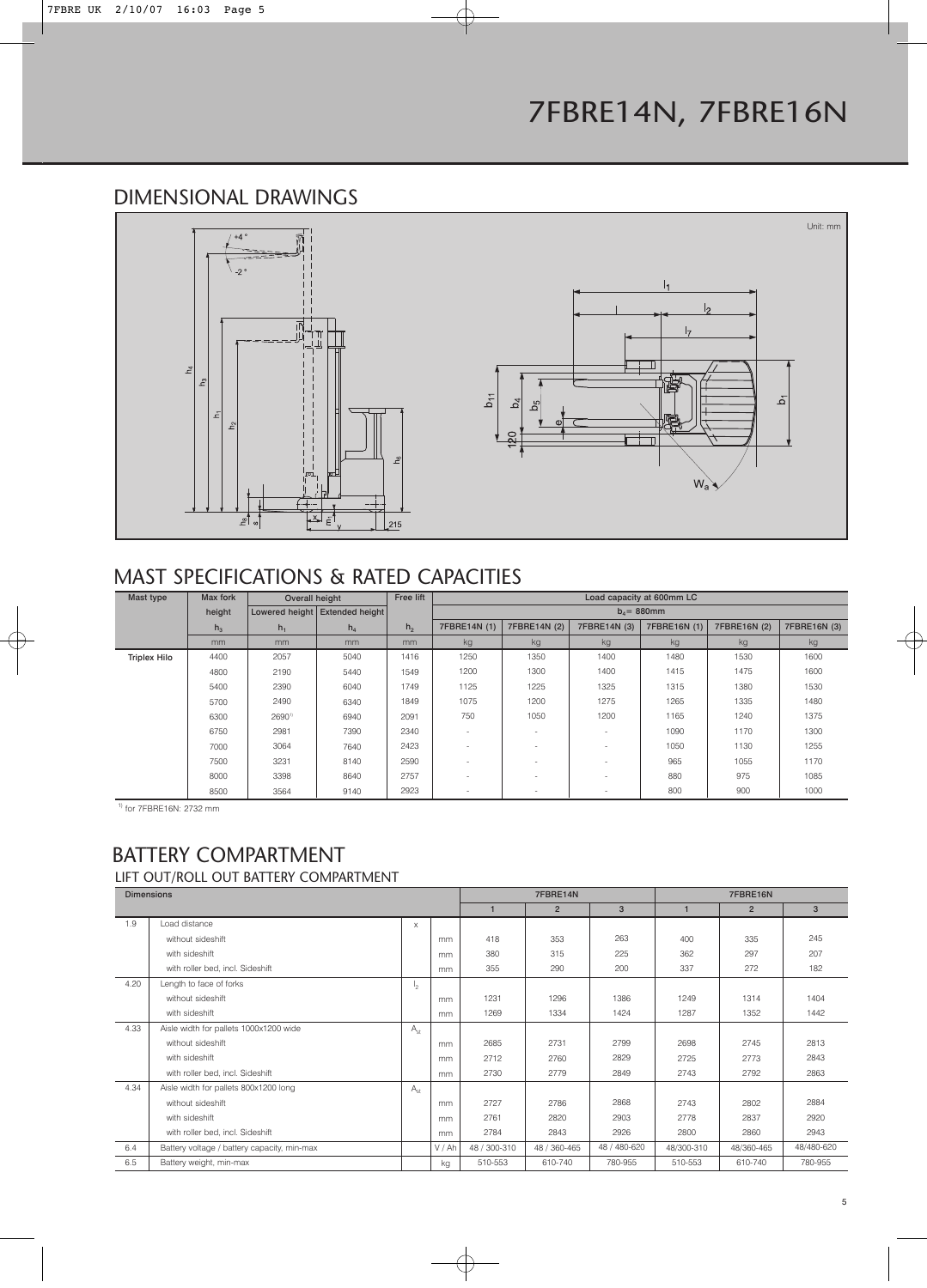|                 | 1.1   | Manufacturer                                   |                           |             | <b>TOYOTA</b>                     |  |
|-----------------|-------|------------------------------------------------|---------------------------|-------------|-----------------------------------|--|
|                 | 1.2   | Model                                          |                           |             | 7FBRE16                           |  |
|                 | 1.3   | Power                                          |                           |             | battery                           |  |
|                 | 1.4   | Operator Type                                  |                           |             | seated                            |  |
| Characteristics | 1.5   | Load capacity/rated load                       | $\mathsf Q$               | kg          | 1600                              |  |
|                 | 1.6   | Load centre                                    | $\mathbb C$               | mm          | 600                               |  |
|                 | 1.8   | Load distance                                  | $\boldsymbol{\mathsf{X}}$ | mm          | 435                               |  |
|                 | 1.9   | Wheelbase                                      | y                         | mm          | 1425                              |  |
|                 | 2.1   | Truck weight                                   |                           | kg          | $3065$ <sup>1)</sup>              |  |
| Weight          | 2.2   | Axle loading, laden front/rear                 |                           | kg          | 1480/4350                         |  |
|                 | 2.3   | Axle loadings unladen front/rear               |                           | kg          | 1785/1835                         |  |
|                 | 3.1   | Tyres, front/rear: polyurethane (PE)           |                           |             | PE                                |  |
|                 | 3.2   | Tyre size - front                              |                           | mm          | Ø310x120                          |  |
| Wheels, chassis | 3.3   | Tyre size - rear                               |                           | mm          | Ø300x100                          |  |
|                 | 3.5   | Wheels - number front/rear $(x =$ drive wheel) |                           |             | 1x/2                              |  |
|                 | 3.6   | Tread width - front                            | $b_{10}$                  | mm          | $\mathbb O$                       |  |
|                 | 3.7   | Tread width - rear                             | b <sub>11</sub>           | mm          | 1133/1108/1333/1533 <sup>2)</sup> |  |
|                 | 4.1   | Tilt of fork carriage, up/down                 |                           | deg         | $+4/-2$                           |  |
|                 | 4.2   | Height, mast lowered                           | h <sub>1</sub>            | mm          | 2490                              |  |
|                 | 4.3   | Free lift                                      | h <sub>2</sub>            | mm          | 1849                              |  |
|                 | 4.4   | Lift height                                    | hз                        | mm          | 5700                              |  |
|                 | 4.5   | Height, mast extended                          | h <sub>4</sub>            | mm          | 6340                              |  |
|                 | 4.7   | Height of overheadguard                        | h <sub>6</sub>            | mm          | 2166                              |  |
|                 | 4.10  | Height of wheel arms                           | hs                        | mm          | 270                               |  |
|                 | 4.19  | Overall length                                 | $ _1$                     | mm          | 2355                              |  |
|                 | 4.20  | Length to front face of forks                  | $ _{2}$                   | mm          | 1205                              |  |
|                 | 4.21  | Chassis width                                  | b <sub>1</sub>            | mm          | 1270/1270/1470/1670               |  |
| Dimensions      | 4.22  | Fork dimensions                                | s/e/l                     | mm          | 40/100/11503                      |  |
|                 | 4.23  | Fork carriage DIN 15173, class/type A,B        |                           |             | 2A                                |  |
|                 | 4.24  | Fork carriage width                            | bз                        | mm          | 870                               |  |
|                 | 4.25  | Overall width across forks, min-max            | b <sub>5</sub>            | mm          | 250-7184                          |  |
|                 | 4.26  | Distance between support arms                  | b <sub>4</sub>            | mm          | 900/1050 <sup>5</sup> /1100/1300  |  |
|                 | 4.28  | Reach distance                                 | $ _4$                     | mm          | 613                               |  |
|                 | 4.31  | Ground clearance, laden, below mast            | m <sub>1</sub>            | mm          | 706)                              |  |
|                 | 4.33  | Aisle width for pallets 1000x1200 wide*        | Ast                       | mm          | 2664                              |  |
|                 | 4.34  | Aisle width for pallets 800x1200 long*         | Ast                       | mm          | 2703                              |  |
|                 | 4.35  | Turning radius                                 | Wa                        | mm          | 1640                              |  |
|                 | 4.37  | Length across wheel arms                       | $ _7$                     | mm          | 1811                              |  |
|                 | 5.1   | Travel speed laden/unladen                     |                           | km/h        | 10.1/11.2                         |  |
|                 | 5.2   | Lift speed laden/ unladen                      |                           | m/s         | $0.33/0.50$ <sup>7</sup>          |  |
|                 | 5.3   | Lowering speed laden/unladen                   |                           | m/s         | $0.50/0.46$ <sup>8)</sup>         |  |
| formance        | 5.4   | Reaching speed, laden/unladen                  |                           | m/s         | 0.13/0.13                         |  |
| ھے<br>P         | $5.7$ | Gradeability laden/unladen                     |                           | $\%$        | 10/15                             |  |
|                 | 5.9   | Acceleration time (0-9 m), laden/unladen       |                           | $\mathbb S$ | 5.1/4.5                           |  |
|                 | 5.10  | Service brake                                  |                           |             | electrical                        |  |
|                 | 6.1   | Drive motor rating S2 60min                    |                           | kW          | 5.5                               |  |
| Motor           | 6.2   | Lift motor rating S3 15%                       |                           | kW          | 10                                |  |
|                 | 6.4   | Battery voltage/nominal capacity               |                           | V/Ah        | 48/465                            |  |
|                 | 6.5   | Battery weight                                 |                           | kg          | 750                               |  |
| Others          | 8.1   | Drive control                                  |                           |             | <b>TOYOTA Proreach</b>            |  |
|                 | 8.4   | Sound level at driver's ear                    |                           | dB(A)       | 67                                |  |

\* aisle width calculation based on VDI 2198

<sup>1)</sup> for  $h_3 = 5700$  mm and battery weight = 750 kg

<sup>2)</sup> for  $b_4$  = 900/1050/1100/1300 mm

3) other fork lengths available: standard: 1000 mm; non-standard: 600-1600mm

4) with sideshift: 250-738mm

5) limited lift height

 $6)$  15mm under studs

 $\frac{7}{10}$  lift speed with 1000 kg = 0.37 m/s

 $8)$  lowering speed with 1000 kg = 0.53 m/s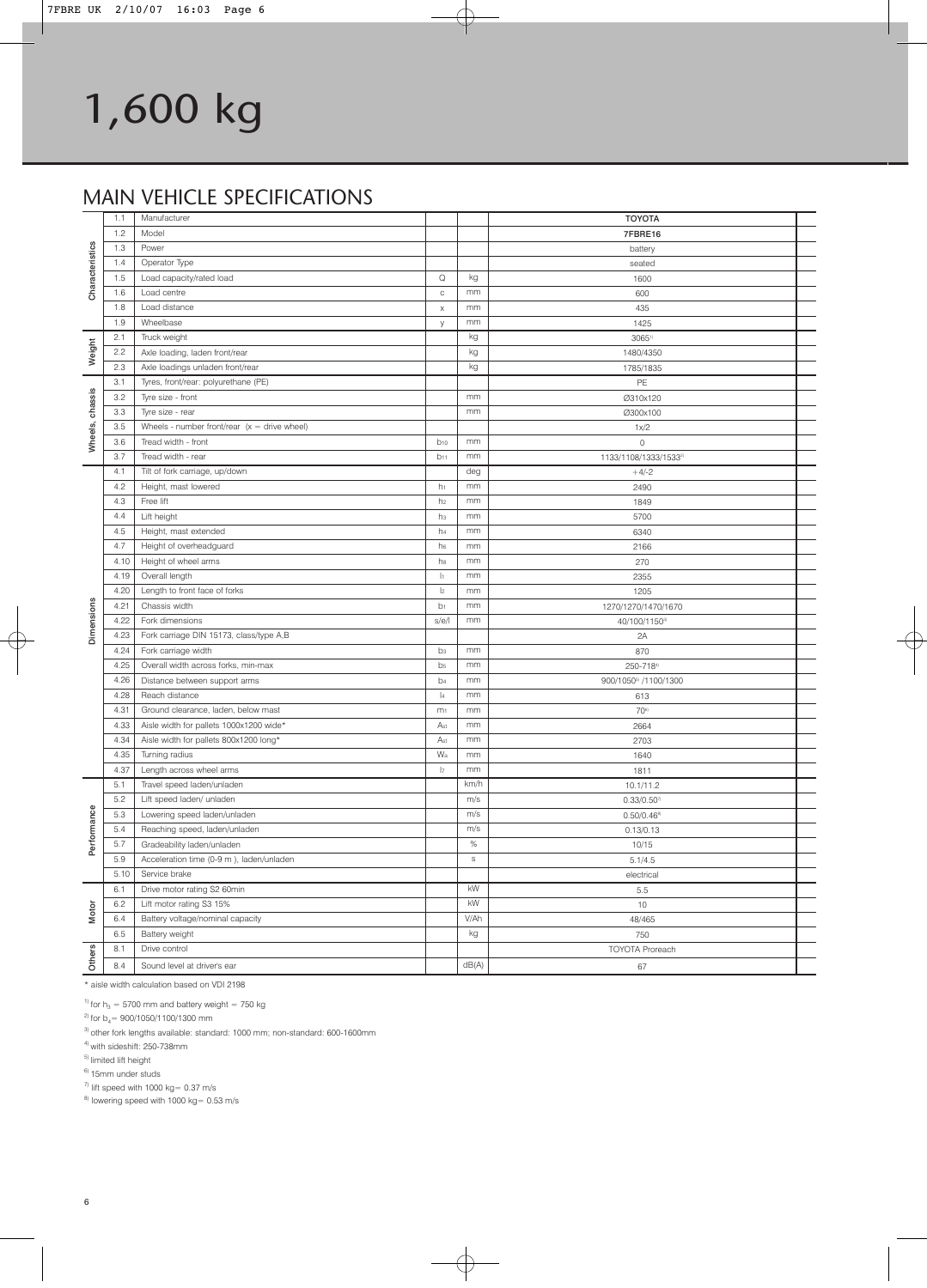

#### MAST SPECIFICATIONS & RATED CAPACITIES

| Mast type           | Max fork       |                | Overall height                 | <b>Free lift</b> | Load capacity at 600mm LC |                                                                                                                                                                                                                   |      |                          |                          |      |                          |                          |      |                          |                          |      |
|---------------------|----------------|----------------|--------------------------------|------------------|---------------------------|-------------------------------------------------------------------------------------------------------------------------------------------------------------------------------------------------------------------|------|--------------------------|--------------------------|------|--------------------------|--------------------------|------|--------------------------|--------------------------|------|
|                     | height         |                | Lowered height Extended height |                  |                           | $b_4$ = 900mm                                                                                                                                                                                                     |      |                          | $b_4$ =1050 mm           |      |                          | $b_4$ = 1100mm           |      |                          | $b_4$ = 1300mm           |      |
|                     | h <sub>3</sub> | $h_1$          | $h_4$                          | h <sub>2</sub>   |                           | 7FBRE16 (1)  7FBRE16 (2)  7FBRE16 (3)  7FBRE16 (1)   7FBRE16 (2)   7FBRE16 (3)  7FBRE16 (1)   7FBRE16 (2)  7FBRE16 (3)  7FBRE16 (1)  7FBRE16 (2)  7FBRE16 (2)  7FBRE16 (2)  7FBRE16 (3)  7FBRE16 (2)  7FBRE16 (3) |      |                          |                          |      |                          |                          |      |                          |                          |      |
|                     | m <sub>m</sub> | m <sub>m</sub> | m <sub>m</sub>                 | m <sub>m</sub>   | kg                        | kg                                                                                                                                                                                                                | kg   | kg                       | kg                       | kg   | kg                       | kg                       | kg   | kg                       | kg                       | kg   |
| <b>Triplex Hilo</b> | 4400           | 2057           | 5040                           | 1416             | 1600                      | 1600                                                                                                                                                                                                              | 1600 | 1600                     | 1600                     | 1600 | 1600                     | 1600                     | 1600 | 1600                     | 1600                     | 1600 |
|                     | 4800           | 2190           | 5440                           | 1549             | 1600                      | 1600                                                                                                                                                                                                              | 1600 | 1600                     | 1600                     | 1600 | 1600                     | 1600                     | 1600 | 1600                     | 1600                     | 1600 |
|                     | 5400           | 2390           | 6040                           | 1749             | 1575                      | 1600                                                                                                                                                                                                              | 1600 | 1575                     | 1600                     | 1600 | 1575                     | 1600                     | 1600 | 1575                     | 1600                     | 1600 |
|                     | 5700           | 2490           | 6340                           | 1849             | 1550                      | 1600                                                                                                                                                                                                              | 1600 | 1550                     | 1600                     | 1600 | 1550                     | 1600                     | 1600 | 1550                     | 1600                     | 1600 |
|                     | 6300           | 2732           | 6940                           | 2091             | 1500                      | 1575                                                                                                                                                                                                              | 1575 | 1500                     | 1575                     | 1575 | 1500                     | 1575                     | 1575 | 1500                     | 1575                     | 1575 |
|                     | 6750           | 2981           | 7390                           | 2340             | 1300                      | 1525                                                                                                                                                                                                              | 1525 | 1300                     | 1525                     | 1525 | 1450                     | 1525                     | 1525 | 1450                     | 1525                     | 1525 |
|                     | 7000           | 3064           | 7640                           | 2423             | 1200                      | 1500                                                                                                                                                                                                              | 1500 | 1200                     | 1450                     | 1450 | 1400                     | 1500                     | 1500 | 1425                     | 1500                     | 1500 |
|                     | 7500           | 3231           | 8140                           | 2590             | 1000                      | 1300                                                                                                                                                                                                              | 1450 | 1000                     | 1300                     | 1375 | 1150                     | 1450                     | 1450 | 1400                     | 1450                     | 1450 |
|                     | 8000           | 3398           | 8640                           | 2757             | $\sim$                    | 1100                                                                                                                                                                                                              | 1400 | $\overline{\phantom{a}}$ | 1100                     | 1250 | ٠                        | 1275                     | 1400 | $\sim$                   | 1400                     | 1400 |
|                     | 8500           | 3564           | 9140                           | 2923             | $\sim$                    | 900                                                                                                                                                                                                               | 1350 | $\overline{\phantom{a}}$ | 900                      | 1050 | $\sim$                   | 1075                     | 1350 | $\sim$                   | 1350                     | 1350 |
|                     | 9000           | 3731           | 9640                           | 3090             | $\sim$                    | $\sim$                                                                                                                                                                                                            | 1175 | $\overline{\phantom{a}}$ | $\overline{\phantom{a}}$ | ٠    | ٠                        | $\sim$                   | 1175 | $\sim$                   | $\sim$                   | 1175 |
|                     | 9500           | 3898           | 10140                          | 3257             | $\sim$                    | $\overline{\phantom{a}}$                                                                                                                                                                                          | 1000 | $\overline{\phantom{a}}$ | $\overline{\phantom{a}}$ | ۰    | $\overline{\phantom{a}}$ | $\overline{\phantom{a}}$ | 1000 | $\overline{\phantom{a}}$ | $\overline{\phantom{a}}$ | 1000 |

#### BATTERY COMPARTMENT

LIFT OUT/ROLL OUT BATTERY COMPARTMENT

| <b>Dimensions</b> |                                             |                 |               |              | 7FBRE16      |
|-------------------|---------------------------------------------|-----------------|---------------|--------------|--------------|
|                   |                                             |                 |               |              | 2/3          |
| 1.9               | Load distance                               | X               |               |              |              |
|                   | without sideshift                           |                 | mm            | 435          | 366          |
|                   | with sideshift                              |                 | mm            | 397          | 328          |
|                   | with roller bed, incl. Sideshift            |                 | <sub>mm</sub> | 372          | 303          |
| 4.20              | Length to face of forks                     | $\frac{1}{2}$   |               |              |              |
|                   | without sideshift                           |                 | <sub>mm</sub> | 1205         | 1274         |
|                   | with sideshift                              |                 | <sub>mm</sub> | 1243         | 1312         |
| 4.33              | Aisle width for pallets 1000x1200 wide      | A <sub>st</sub> |               |              |              |
|                   | without sideshift                           |                 | mm            | 2664         | 2713         |
|                   | with sideshift                              |                 | mm            | 2691         | 2741         |
|                   | with roller bed, incl. Sideshift            |                 | <sub>mm</sub> | 2709         | 2760         |
| 4.34              | Aisle width for pallets 800x1200 long       | A <sub>st</sub> |               |              |              |
|                   | without sideshift                           |                 | <sub>mm</sub> | 2703         | 2765         |
|                   | with sideshift                              |                 | <sub>mm</sub> | 2737         | 2799         |
|                   | with roller bed, incl. Sideshift            |                 | <sub>mm</sub> | 2760         | 2822         |
| 6.4               | Battery voltage / battery capacity, min-max |                 | V/Ah          | 48 / 360-465 | 48 / 480-620 |
| 6.5               | Battery weight, min-max                     |                 | kg            | 700-750      | 865-955      |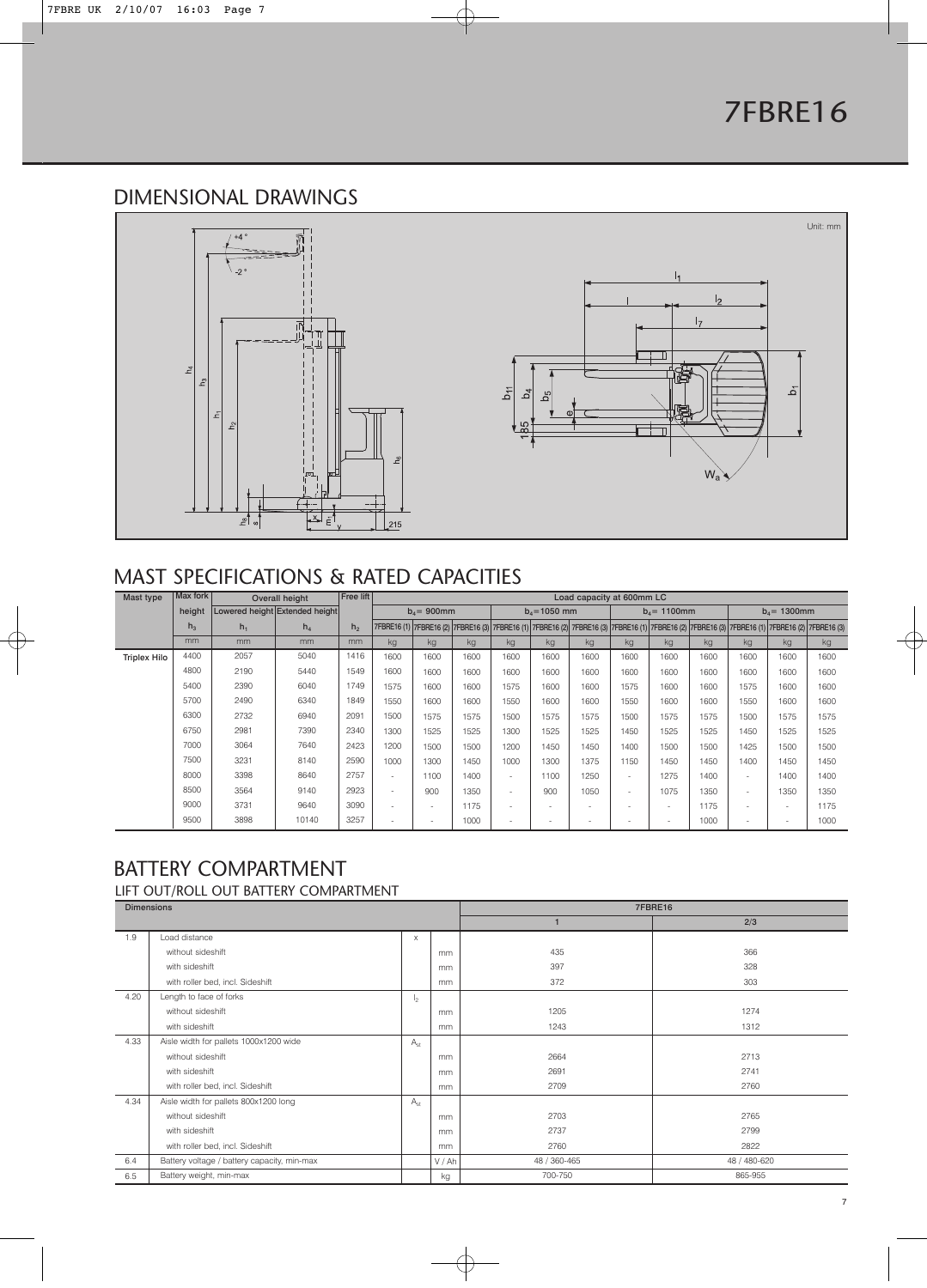|                 | 1.1  | Manufacturer                                   |                 |             | <b>TOYOTA</b>               |  |
|-----------------|------|------------------------------------------------|-----------------|-------------|-----------------------------|--|
|                 | 1.2  | Model                                          |                 |             | 7FBRE20                     |  |
|                 | 1.3  | Power                                          |                 |             | battery                     |  |
|                 | 1.4  | Operator Type                                  |                 |             | seated                      |  |
| Characteristics | 1.5  | Load capacity/rated load                       | Q               | kg          | 2000                        |  |
|                 | 1.6  | Load centre                                    | $\mathbb C$     | mm          | 600                         |  |
|                 | 1.8  | Load distance                                  | $\mathsf X$     | mm          | 382                         |  |
|                 | 1.9  | Wheelbase                                      | y               | mm          | 1475                        |  |
|                 | 2.1  | Truck weight                                   |                 | kg          | 39501)                      |  |
| Weight          | 2.2  | Axle loadings laden front/rear                 |                 | kg          | 1910/5470                   |  |
|                 | 2.3  | Axle loadings unladen front/rear               |                 | kg          | 2200/2240                   |  |
|                 | 3.1  | Tyres, front/rear: polyurethane (PE)           |                 |             | PE                          |  |
|                 | 3.2  | Tyre size - front                              |                 | mm          | Ø350x127.5                  |  |
|                 | 3.3  | Tyre size - rear                               |                 | mm          | Ø350x108                    |  |
|                 | 3.5  | Wheels - number front/rear $(x =$ drive wheel) |                 |             | 1x/2                        |  |
| Wheels, chassis | 3.6  | Tread width - front                            | $b_{10}$        | mm          | $\mathbb O$                 |  |
|                 | 3.7  | Tread width - rear                             | b <sub>11</sub> | mm          | 1133/1333/1533 <sup>2</sup> |  |
|                 | 4.1  | Tilt of fork carriage, up/down                 |                 | deg         | $+4/-2$                     |  |
|                 | 4.2  | Height, mast lowered                           | h <sub>1</sub>  | mm          | 3064                        |  |
|                 | 4.3  | Free lift                                      | h <sub>2</sub>  | mm          | 2423                        |  |
|                 | 4.4  | Lift height                                    | hз              | mm          | 7000                        |  |
|                 | 4.5  | Height, mast extended                          | h <sub>4</sub>  | mm          | 7640                        |  |
|                 | 4.7  | Height of overheadguard                        | h <sub>6</sub>  | mm          | 2266                        |  |
|                 | 4.10 | Height of wheel arms                           | hs              | mm          | 320                         |  |
|                 | 4.19 | Overall length                                 | $ _1$           | mm          | 2458                        |  |
|                 | 4.20 | Length to front face of forks                  | $ _{2}$         | mm          | 1308                        |  |
|                 | 4.21 | Chassis width                                  | b <sub>1</sub>  | mm          | 1270/1470/1670              |  |
| Dimensions      | 4.22 | Fork dimensions                                | s/e/l           | mm          | 40/120/11503                |  |
|                 | 4.23 | Fork carriage DIN 15173, class/type A,B        |                 |             | 2A                          |  |
|                 | 4.24 | Fork carriage width                            | bз              | mm          | 870                         |  |
|                 | 4.25 | Overall width across forks, min-max            | b <sub>5</sub>  | mm          | 250-7184                    |  |
|                 | 4.26 | Distance between support arms                  | b <sub>4</sub>  | mm          | 900/1100/1300               |  |
|                 | 4.28 | Reach distance                                 | $ _4$           | mm          | 585                         |  |
|                 | 4.31 | Ground clearance, laden, below mast            | m <sub>1</sub>  | mm          | 705)                        |  |
|                 | 4.33 | Aisle width for pallets 1000x1200 wide*        | Ast             | mm          | 2751                        |  |
|                 | 4.34 | Aisle width for pallets 800x1200 long*         | Ast             | mm          | 2801                        |  |
|                 | 4.35 | Turning radius                                 | Wa              | mm          | 1690                        |  |
|                 | 4.37 | Length across wheel arms                       | $ _7$           | mm          | 1886                        |  |
|                 | 5.1  | Travel speed laden/unladen                     |                 | km/h        | 9.7/10.4                    |  |
| Performance     | 5.2  | Lift speed laden/unladen                       |                 | m/s         | $0.30/0.50$ <sup>6)</sup>   |  |
|                 | 5.3  | Lowering speed laden/unladen                   |                 | m/s         | 0.49/0.467                  |  |
|                 | 5.4  | Reaching speed, laden/unladen                  |                 | m/s         | 0.13/0.13                   |  |
|                 | 5.7  | Gradeability laden/unladen                     |                 | $\%$        | 10/15                       |  |
|                 | 5.9  | Acceleration time (0-9 m), laden/unladen       |                 | $\mathbb S$ | 5.1/4.5                     |  |
|                 | 5.10 | Service brake                                  |                 |             | electrical                  |  |
|                 | 6.1  | Drive motor rating S2 60min                    |                 | kW          | 7.5                         |  |
| Motor           | 6.2  | Lift motor rating S3 15%                       |                 | kW          | 10                          |  |
|                 | 6.4  | Battery voltage/nominal capacity               |                 | V/Ah        | 48/620                      |  |
|                 | 6.5  | Battery weight                                 |                 | kg          | 955                         |  |
| <b>Others</b>   | 8.1  | Drive control                                  |                 |             | <b>TOYOTA Proreach</b>      |  |
|                 | 8.4  | Sound level at driver's ear                    |                 | dB(A)       | 67                          |  |

\* aisle width calculation based on VDI 2198

<sup>1)</sup> for  $h_3 = 7000$  mm and battery weight = 955 kg

<sup>2)</sup> for  $b_4$  = 900/1100/1300 mm

3) other fork lengths available: standard: 1000 mm; non-standard: 600-1600mm

4) with sideshift: 250-738 mm

5) 15mm under studs

 $^{6)}$  lift speed with 1000 kg = 0.35 m/s

 $7$  lowering speed with 1000 kg = 0.53 m/s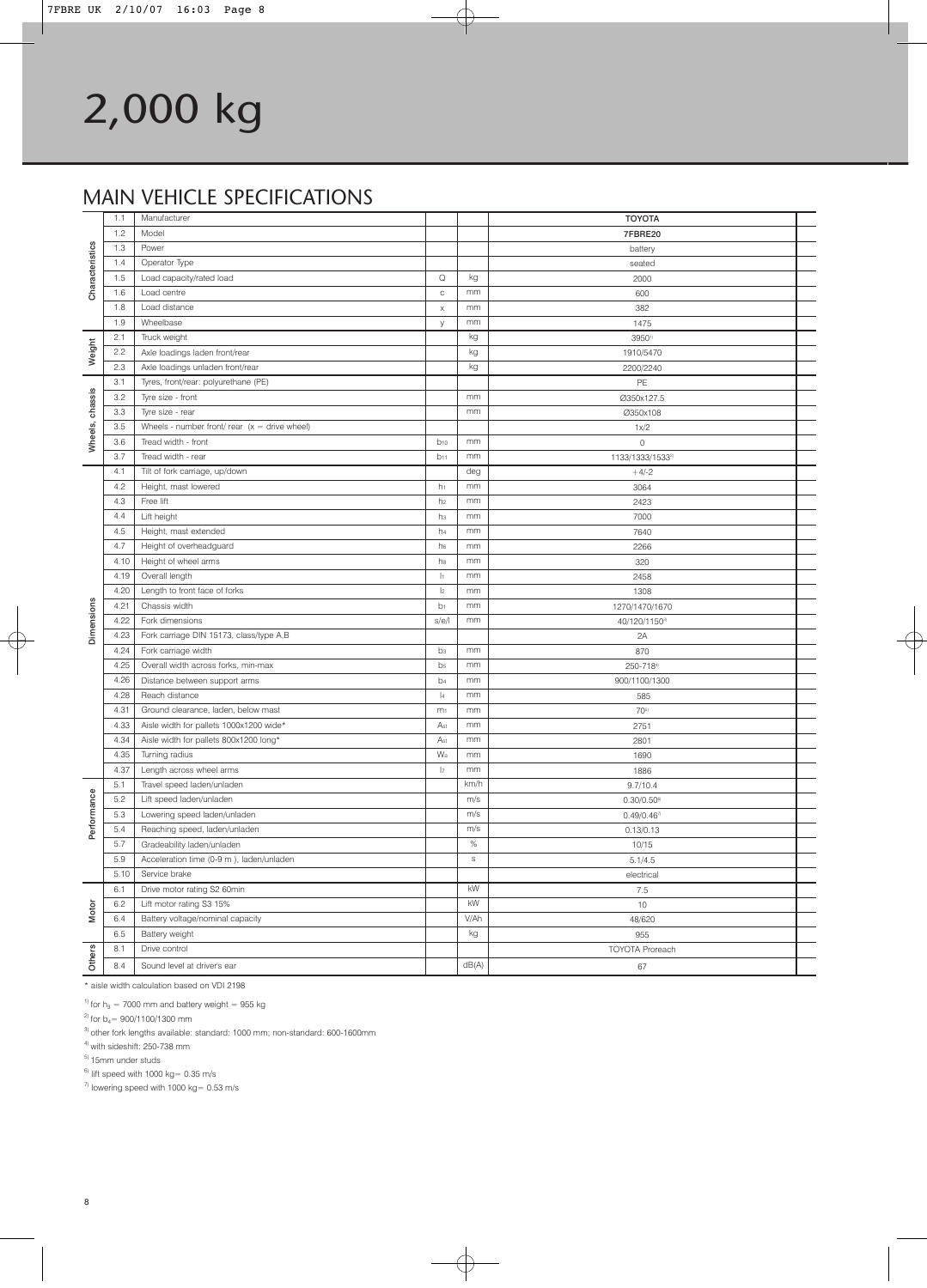

#### MAST SPECIFICATIONS & RATED CAPACITIES

| Mast type           | Max fork       | Overall height |                                  | Free lift      | Load capacity at 600mm LC  |               |                |             |             |                |  |
|---------------------|----------------|----------------|----------------------------------|----------------|----------------------------|---------------|----------------|-------------|-------------|----------------|--|
|                     | height         |                | Lowered height   Extended height |                |                            | $b_4$ = 900mm | $b_4$ = 1100mm |             |             | $b_4$ = 1300mm |  |
|                     | h <sub>3</sub> | $h_1$          | $h_4$                            | h <sub>2</sub> | 7FBRE20 (1)<br>7FBRE20 (2) |               | 7FBRE20 (1)    | 7FBRE20 (2) | 7FBRE20 (1) | 7FBRE20 (2)    |  |
|                     | mm             | mm             | mm                               | mm             | kg                         | kg            | kg             | kg          | kg          | kg             |  |
| <b>Triplex Hilo</b> | 4600           | 2165           | 5240                             | 1524           | 1975                       | 2000          | 1975           | 2000        | 1975        | 2000           |  |
|                     | 4800           | 2232           | 5440                             | 1591           | 1950                       | 2000          | 1950           | 2000        | 1950        | 2000           |  |
|                     | 5400           | 2432           | 6040                             | 1791           | 1875                       | 2000          | 1875           | 2000        | 1875        | 2000           |  |
|                     | 5700           | 2532           | 6340                             | 1891           | 1850                       | 2000          | 1850           | 2000        | 1850        | 2000           |  |
|                     | 6300           | 2732           | 6940                             | 2091           | 1775                       | 2000          | 1775           | 2000        | 1775        | 2000           |  |
|                     | 6750           | 2981           | 7390                             | 2340           | 1725                       | 2000          | 1725           | 2000        | 1725        | 2000           |  |
|                     | 7000           | 3064           | 7640                             | 2423           | 1700                       | 2000          | 1700           | 2000        | 1700        | 2000           |  |
|                     | 7500           | 3231           | 8140                             | 2590           | 1625                       | 1900          | 1625           | 1900        | 1625        | 1900           |  |
|                     | 8000           | 3398           | 8640                             | 2757           | 1525                       | 1700          | 1525           | 1700        | 1575        | 1800           |  |
|                     | 8500           | 3564           | 9140                             | 2923           | 1425                       | 1450          | 1425           | 1450        | 1525        | 1525           |  |
|                     | 9000           | 3731           | 9640                             | 3090           | 1250                       | 1250          | 1250           | 1250        | 1250        | 1250           |  |
|                     | 9500           | 3898           | 10140                            | 3257           | 1000                       | 1000          | 1000           | 1000        | 1000        | 1000           |  |

#### BATTERY COMPARTMENT

#### LIFT OUT/ROLL OUT BATTERY COMPARTMENT

|      | <b>Dimensions</b>                           |                 |      |              | 7FBRE20        |
|------|---------------------------------------------|-----------------|------|--------------|----------------|
|      |                                             |                 |      |              | $\overline{2}$ |
| 1.9  | Load distance                               | $\times$        |      |              |                |
|      | without sideshift                           |                 | mm   | 382          | 307            |
|      | with sideshift                              |                 | mm   | 344          | 269            |
|      | with roller bed, incl. Sideshift            |                 | mm   | 319          | 244            |
| 4.20 | Length to face of forks                     | l2.             |      |              |                |
|      | without sideshift                           |                 | mm   | 1308         | 1383           |
|      | with sideshift                              |                 | mm   | 1346         | 1421           |
| 4.33 | Aisle width for pallets 1000x1200 wide      | A <sub>st</sub> |      |              |                |
|      | without sideshift                           |                 | mm   | 2751         | 2807           |
|      | with sideshift                              |                 | mm   | 2779         | 2836           |
|      | with roller bed, incl. Sideshift            |                 | mm   | 2798         | 2855           |
| 4.34 | Aisle width for pallets 800x1200 long       | A <sub>st</sub> |      |              |                |
|      | without sideshift                           |                 | mm   | 2801         | 2868           |
|      | with sideshift                              |                 | mm   | 2835         | 2903           |
|      | with roller bed, incl. Sideshift            |                 | mm   | 2858         | 2926           |
| 6.4  | Battery voltage / battery capacity, min-max |                 | V/Ah | 48 / 480-620 | 48 / 600-775   |
| 6.5  | Battery weight, min-max                     |                 | kg   | 865-955      | 1075-1175      |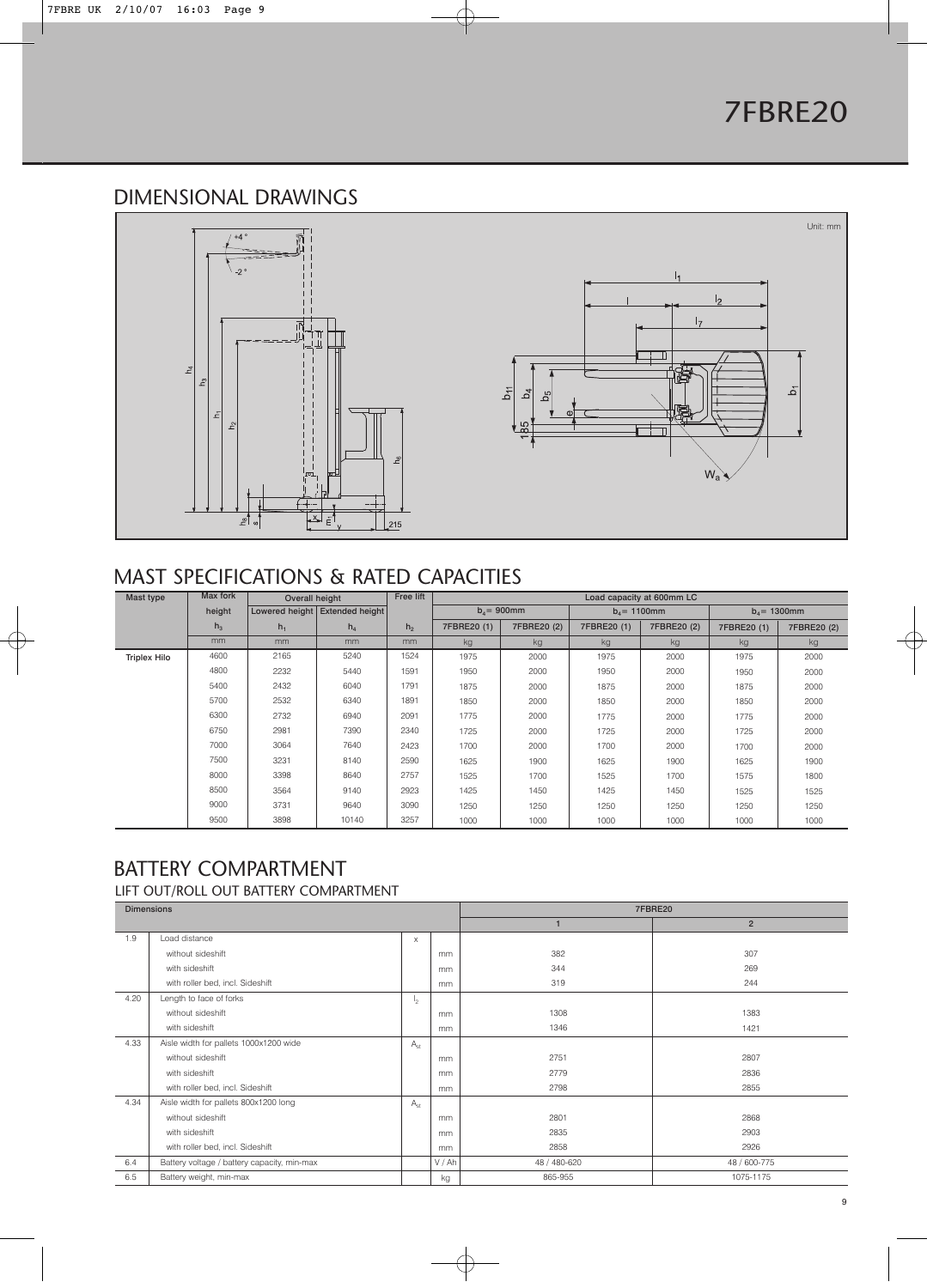|                 | 1.1   |                                                |                 |             |                              |  |
|-----------------|-------|------------------------------------------------|-----------------|-------------|------------------------------|--|
|                 | 1.2   | Manufacturer<br>Model                          |                 |             | <b>TOYOTA</b><br>7FBRE25     |  |
|                 | 1.3   | Power                                          |                 |             |                              |  |
|                 | 1.4   | Operator Type                                  |                 |             | battery                      |  |
| Characteristics | 1.5   | Load capacity/rated load                       | $\mathsf Q$     | kg          | seated<br>2500               |  |
|                 | 1.6   | Load centre                                    | $\mathbb C$     | mm          | 600                          |  |
|                 | 1.8   | Load distance                                  | $\mathsf X$     | mm          | $321^{11}$                   |  |
|                 | 1.9   | Wheelbase                                      | y               | mm          | 1600                         |  |
|                 | 2.1   | Truck weight                                   |                 | kg          | $5060^{2}$                   |  |
| Weight          | 2.2   | Axle loadings laden front/rear                 |                 | kg          | 2150/7045                    |  |
|                 | 2.3   | Axle loadings unladen front/rear               |                 | kg          | 2725/3225                    |  |
|                 | 3.1   | Tyres, front/rear: polyurethane (PE)           |                 |             | PE                           |  |
|                 | 3.2   | Tyre size - front                              |                 |             | Ø350x127.5                   |  |
| Wheels, chassis | 3.3   | Tyre size - rear                               |                 |             | Ø350x108                     |  |
|                 | 3.5   | Wheels - number front/rear $(x =$ drive wheel) |                 |             | 1x/2                         |  |
|                 | 3.6   | Tread width - front                            | $b_{10}$        | mm          | $\mathbb O$                  |  |
|                 | 3.7   | Tread width - rear                             | b <sub>11</sub> | mm          | 1133/1333/1533 <sup>3)</sup> |  |
|                 | 4.1   | Tilt of fork carriage, up/down                 |                 | deg         | $+4/-2$                      |  |
|                 | 4.2   | Height, mast lowered                           | h <sub>1</sub>  | mm          | 3671                         |  |
|                 | 4.3   | Free lift                                      | h <sub>2</sub>  | mm          | 3091                         |  |
|                 | 4.4   | Lift height                                    | hз              | mm          | 9000                         |  |
|                 | 4.5   | Height, mast extended                          | h <sub>4</sub>  | mm          | 9581                         |  |
|                 | 4.7   | Height of overheadguard                        | h <sub>6</sub>  | mm          | 2266                         |  |
|                 | 4.10  | Height of wheel arms                           | hs              | mm          | 320                          |  |
|                 | 4.19  | Overall length                                 | $ _1$           | mm          | 26441)                       |  |
|                 | 4.20  | Length to front face of forks                  | $ _{2}$         | mm          | 14941)                       |  |
|                 | 4.21  | Chassis width                                  | b <sub>1</sub>  | mm          | 1270/1470/1670               |  |
| Dimensions      | 4.22  | Fork dimensions                                | s/e/l           | mm          | 45/125/11504                 |  |
|                 | 4.23  | Fork carriage DIN 15173, class/type A,B        |                 |             | 2A                           |  |
|                 | 4.24  | Fork carriage width                            | bз              | mm          | 870                          |  |
|                 | 4.25  | Overall width across forks, min-max            | b <sub>5</sub>  | mm          | 250-7185)                    |  |
|                 | 4.26  | Distance between support arms                  | b <sub>4</sub>  | mm          | 900/1100/1300                |  |
|                 | 4.28  | Reach distance                                 | $ _4$           | mm          | 562                          |  |
|                 | 4.31  | Ground clearance, laden, below mast            | m <sub>1</sub>  | mm          | 706)                         |  |
|                 | 4.33  | Aisle width for pallets 1000x1200 wide*        | Ast             | mm          | 2921                         |  |
|                 | 4.34  | Aisle width for pallets 800x1200 long*         | Ast             | mm          | 2981                         |  |
|                 | 4.35  | Turning radius                                 | Wa              | mm          | 1815                         |  |
|                 | 4.37  | Length across wheel arms                       | $ _7$           | mm          | 2011                         |  |
|                 | 5.1   | Travel speed laden/unladen                     |                 | km/h        | 10/11                        |  |
|                 | 5.2   | Lift speed laden/unladen                       |                 | m/s         | $0.27/0.50^{n}$              |  |
|                 | 5.3   | Lowering speed laden/unladen                   |                 | m/s         | $0.47/0.44$ <sup>8)</sup>    |  |
| formance        | 5.4   | Reaching speed, laden/unladen                  |                 | m/s         | 0.12/0.12                    |  |
| 혼               | $5.7$ | Gradeability laden/unladen                     |                 | $\%$        | 7/12                         |  |
|                 | 5.9   | Acceleration time (0-9 m), laden/unladen       |                 | $\mathbb S$ | 5.5/5.0                      |  |
|                 | 5.10  | Service brake                                  |                 |             | electrical                   |  |
| Motor<br>Others | 6.1   | Drive motor rating S2 60min                    |                 | kW          | 7.5                          |  |
|                 | 6.2   | Lift motor rating S3 15%                       |                 | kW          | 14                           |  |
|                 | 6.4   | Battery voltage/nominal capacity               |                 | V/Ah        | 48/775                       |  |
|                 | 6.5   | Battery weight                                 |                 | kg          | 1175                         |  |
|                 | 8.1   | Drive control                                  |                 |             | <b>TOYOTA Proreach</b>       |  |
|                 | 8.4   | Sound level at driver's ear                    |                 | dB(A)       | 67                           |  |

\* aisle width calculation based on VDI 2198

<sup>1)</sup> with sideshift

<sup>2)</sup> for  $h_3 = 9000$  mm and battery weight = 1175 kg

<sup>3)</sup> for  $b_4 = 900/1100/1300$  mm

4) other fork lengths available: standard: 1000 mm; non-standard: 600-1600mm

5) with sideshift: 250-738mm

6) 15mm under studs

 $\frac{7}{1}$  lift speed with 1000 kg = 0.37 m/s

 $8)$  lowering speed with 1000 kg = 0.53 m/s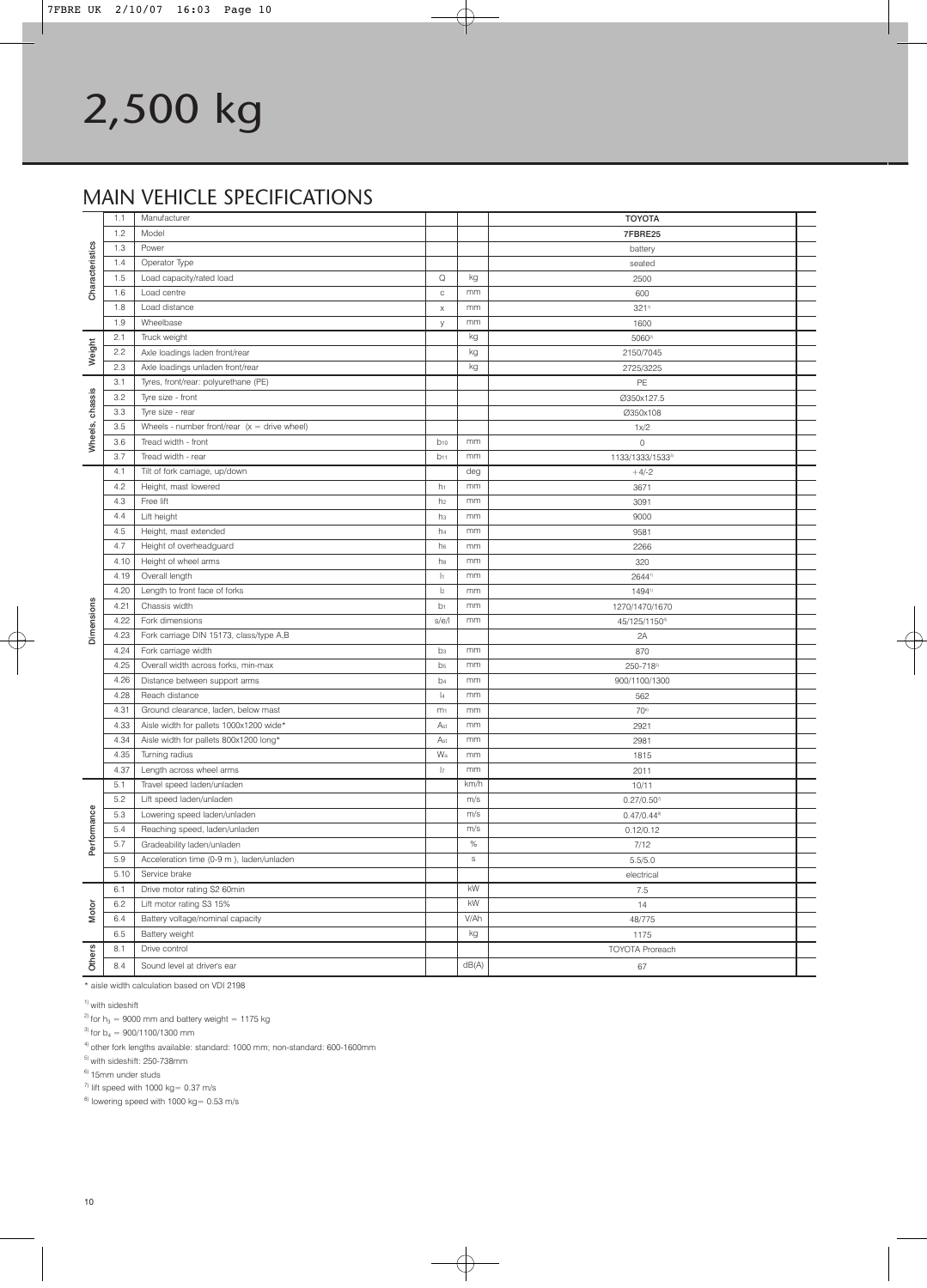

#### MAST SPECIFICATIONS & RATED CAPACITIES

| Mast type           | Max fork | Overall height |                                  | Free lift      | Load capacity at 600mm LC |             |                |             |                |             |
|---------------------|----------|----------------|----------------------------------|----------------|---------------------------|-------------|----------------|-------------|----------------|-------------|
|                     | height   |                | Lowered height   Extended height |                | $b_4$ = 900mm             |             | $b_4$ = 1100mm |             | $b_4$ = 1300mm |             |
|                     | $h_3$    | $h_{1}$        | $h_4$                            | h <sub>2</sub> | 7FBRE25 (1)               | 7FBRE25 (2) | 7FBRE25 (1)    | 7FBRE25 (2) | 7FBRE25 (1)    | 7FBRE25 (2) |
|                     | mm       | mm             | mm                               | m <sub>m</sub> | kg                        | kg          | kg             | kg          | kg             | kg          |
| <b>Triplex Hilo</b> | 4800     | 2271           | 5381                             | 1691           | 2500                      | 2500        | 2500           | 2500        | 2500           | 2500        |
|                     | 5400     | 2471           | 5981                             | 1891           | 2500                      | 2500        | 2500           | 2500        | 2500           | 2500        |
|                     | 6300     | 2771           | 6881                             | 2191           | 2350                      | 2350        | 2350           | 2350        | 2350           | 2350        |
|                     | 7000     | 3004           | 7581                             | 2425           | 2250                      | 2250        | 2250           | 2250        | 2250           | 2250        |
|                     | 8000     | 3338           | 8581                             | 2757           | 2100                      | 2100        | 2100           | 2100        | 2100           | 2100        |
|                     | 8500     | 3504           | 9081                             | 2925           | 1900                      | 1900        | 1900           | 1900        | 1950           | 1950        |
|                     | 9000     | 3671           | 9581                             | 3091           | 1725                      | 1725        | 1725           | 1725        | 1800           | 1800        |
|                     | 9500     | 3838           | 10081                            | 3257           | 1550                      | 1550        | 1550           | 1550        | 1650           | 1650        |
|                     | 10000    | 4004           | 10581                            | 3425           | 1375                      | 1375        | 1375           | 1375        | 1500           | 1500        |
|                     | 10500    | 4171           | 11081                            | 3591           | 1200                      | 1200        | 1200           | 1200        | 1325           | 1325        |

#### LIFT OUT/ROLL OUT BATTERY COMPARTMENT BATTERY COMPARTMENT

|      | <b>Dimensions</b>                           |                 |      | 7FBRE25                  |                          |  |  |
|------|---------------------------------------------|-----------------|------|--------------------------|--------------------------|--|--|
|      |                                             |                 |      |                          | $\overline{2}$           |  |  |
| 1.9  | Load distance                               | $\times$        |      |                          |                          |  |  |
|      | without sideshift                           |                 | mm   | ٠                        | $\overline{\phantom{a}}$ |  |  |
|      | with sideshift                              |                 | mm   | 321                      | 249                      |  |  |
|      | with roller bed, incl. Sideshift            |                 | mm   | 296                      | 224                      |  |  |
| 4.20 | Length to face of forks                     | l2              |      |                          |                          |  |  |
|      | without sideshift                           |                 | mm   | ٠                        | $\overline{\phantom{a}}$ |  |  |
|      | with sideshift                              |                 | mm   | 1494                     | 1566                     |  |  |
| 4.33 | Aisle width for pallets 1000x1200 wide      | A <sub>st</sub> |      |                          |                          |  |  |
|      | without sideshift                           |                 | mm   | $\overline{\phantom{a}}$ | $\sim$                   |  |  |
|      | with sideshift                              |                 | mm   | 2921                     | 2976                     |  |  |
|      | with roller bed, incl. Sideshift            |                 | mm   | 2940                     | 2996                     |  |  |
| 4.34 | Aisle width for pallets 800x1200 long       | A <sub>st</sub> |      |                          |                          |  |  |
|      | without sideshift                           |                 | mm   |                          |                          |  |  |
|      | with sideshift                              |                 | mm   | 2981                     | 3047                     |  |  |
|      | with roller bed, incl. Sideshift            |                 | mm   | 3004                     | 3070                     |  |  |
| 6.4  | Battery voltage / battery capacity, min-max |                 | V/Ah | 48 / 600-775             | 48 / 720-930             |  |  |
| 6.5  | Battery weight, min-max                     |                 | kg   | 1075-1175                | 1270-1365                |  |  |